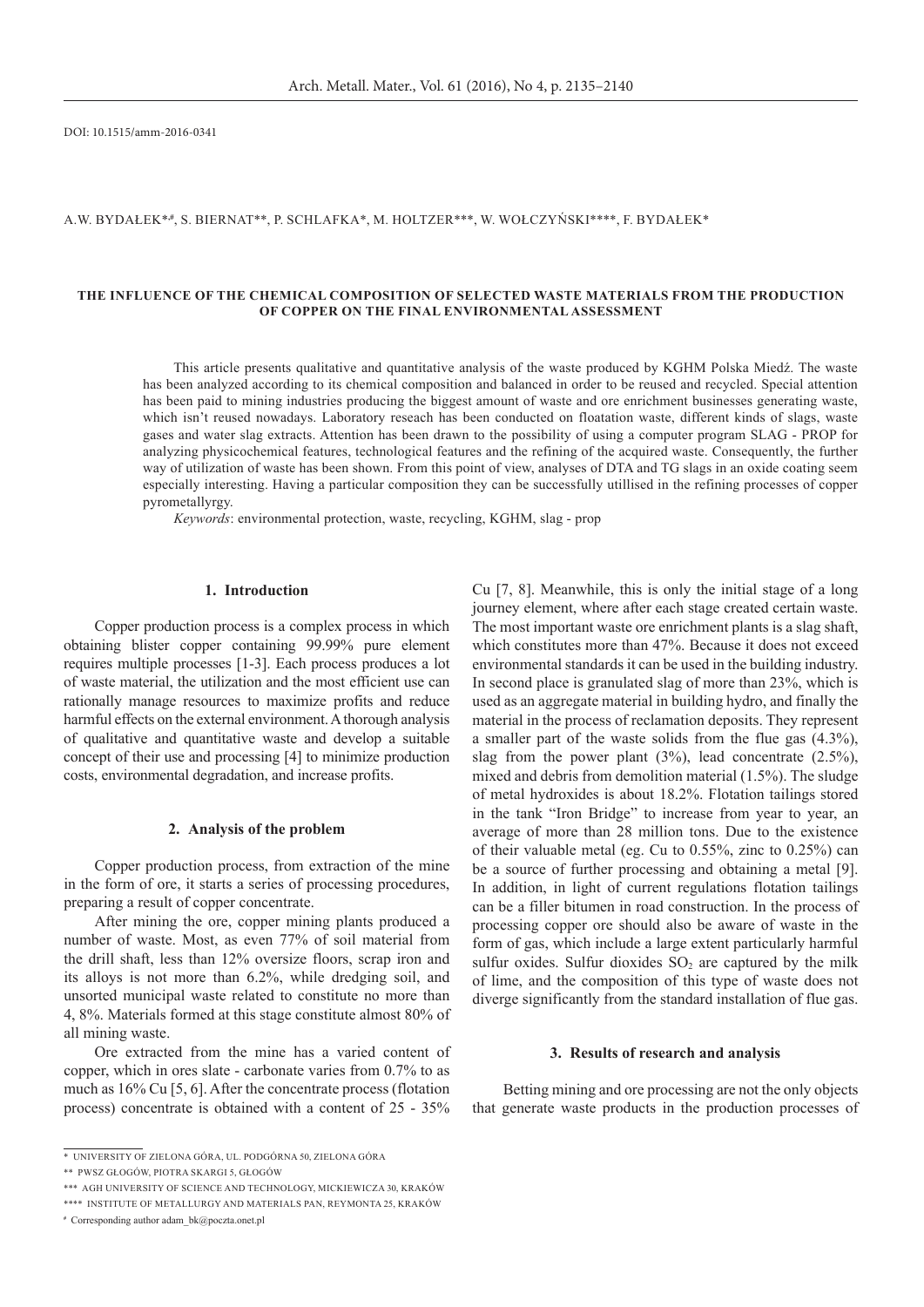copper. Despite the fact that Huta Miedzi Głogów, also generates waste to a large extent they are recycled in manufacturing processes so that their number is negligible. Meanwhile, the greatest problem may constitute waste described above. The tests were subjected to various waste from flotation tailings through warehouses slag at ending gases. Attention was also drawn to the possibility of using the properties for SLAG-PROP [10] allows to indicate the content of the chemical composition of various materials and their physical, chemical and refining processes pirometallurgy.

First study were subjected to flotation waste. They consist mainly oxides and metallic elements. The detailed composition of the flotation tailings was presented in the table [tab. 1]. Due to the composition of these wastes can be further processed and re-used. They are subject to recycling processes, recovery, combustion, but are also deposited in landfills, put into deep wells, or stored in areas of the plant. Accurate management of flotation tailings are presented in Table 2 [Tab. 2].

| Type             | Amount    | Type    | Amount      |
|------------------|-----------|---------|-------------|
| SiO <sub>2</sub> | 68,20 %   | Fe $\%$ | 0,52        |
| CaO              | 6,96 %    | $Cu\%$  | 0,17        |
| MgO              | 3,97 %    | Pb $%$  | 0,05        |
| $Al_2O_3$        | 4,63 $%$  | As $\%$ | 46 ppm      |
| K                | $1,07\%$  | Ag $\%$ | 11 ppm      |
| Na               | $0,291\%$ | $Hf\%$  | $0,214$ ppm |
| S                | $0,26\%$  | $Cd\%$  | $0,17$ ppm  |
|                  | 2,75 %    |         |             |

The chemical composition of flotation waste

TARIE<sub>1</sub>

TABLE 2

Since waste flotation are mainly liquid for the purposes of the redevelopment is used in the appropriate containers. With the flotation tailings recovered even 2/3 of the materials. A smaller part is recycled and re-used. About 1/3 of the materials is stored. As shown in Table 2, adequate protection are also subject to hazardous materials, which represent a small percentage of all waste materials.

Management of waste flotation

| No.                              | Typ of action              | Amount [Mg/rok] |
|----------------------------------|----------------------------|-----------------|
| 1.                               | Reuse                      | 9,78            |
| 2.                               | Recycling                  | 2019,72         |
| 3.                               | Retrieve                   | 19 499 345,02   |
| 4.                               | Combustion                 | 43,84           |
| 5.                               | Burial in a landfill       | 9 875 742,60    |
| 6.                               | Introduction to deep wells | 155,95          |
| 7.                               | Storage on site            | 421,79          |
| 8.                               | Composting                 |                 |
| 9.                               | Other                      | 1 186 438,64    |
| Total weight of waste for manage |                            | 30 565 177,07   |
| Total weight of waste            |                            | 30 135 774,83   |
| Hazardous waste                  |                            | 163 498,50      |
|                                  | 29 972 276.32              |                 |

Another material that has been subjected to thorough study was slag shaft. In addition to the metallic elements, its main composition, they are of course oxides, including primarily silicon oxides  $SiO<sub>2</sub>$  from 39% to 48.3%. The iron oxide present in the slag shaft at about 10% does not constitute a direct threat to the environment. It should be noted, however, that the higher amounts may affect the way an environmental irritant. Finally, alumina  $Al_2O_3$  present in an amount less than 15% is not dangerous but may also be used for the production of aluminum. From a legal point of view, it is important that the amount of lead and sulfur in the product output were a minimum. Table 3 [Tab. 3] given the chemical composition of the slag shaft.

The chemical composition of the slag shaft

| Type                           | Amount           | Type           | Amount          |
|--------------------------------|------------------|----------------|-----------------|
| SiO <sub>2</sub>               | $39 - 48.3\%$    | Cr             | $510$ ppm       |
| CaO                            | $15.18 - 20\%$   | Co             | $600 - 770$ ppm |
| Fe <sub>2</sub> O <sub>3</sub> | $9,3 - 11,3\%$   | Mo             | 296 ppm         |
| $Al_2O_3$                      | $11,0 - 13,95\%$ | Sn             | 18 ppm          |
| MgO                            | $7.3 - 9.6\%$    | Ag             | $20 - 33$ ppm   |
| S                              | $0.17 - 0.8 \%$  | V              | $836$ ppm       |
| Zn                             | $0.26 - 0.74\%$  | As             | $120$ ppm       |
| Pb                             | $0,12 - 0,29\%$  | Au             | 2 ppm           |
| Cu                             | $0,16-0,57%$     | C <sub>d</sub> | 5 ppm           |
| Ni                             | $50 - 60$ ppm    | Re             | $1 - 2$ ppm     |

It is noteworthy that in the material a small amount of precious metals such as gold Ag and silver Au. But these are very minor part at the level of 33 parts per million for silver and only 2 parts per million for gold.

The last type of slag that has been subjected to the test chemical composition is blast furnace slag. According to current regulations, its composition should contain at least 2/3 of the oxides of calcium, magnesium and silicon. Another material that has been tested was granulated slag. Its chemical composition is not as "rich" as slag shaft and as can be seen from Table 4 [Tab. 4] representing its chemical composition, it is present in a lesser amount of oxide.

TABLE<sub>4</sub>

TABLE<sub>3</sub>

The chemical composition of granulated slag

| Type              | Amount    | Type | Amount                  |
|-------------------|-----------|------|-------------------------|
| $K_2O$            | 3,74%     | Zn   | $0.59\%$                |
| Na <sub>2</sub> O | $0.67\%$  | Αg   | $6 \text{ g}/\text{Mg}$ |
| Pb                | $0.89\%$  | Fe   | 5,39 %                  |
| Сu                | $0.63\%$  | Ni   | $0.01\%$                |
| As                | $0,007\%$ | S    | 0.021%                  |
| Cо                | $0.04\%$  |      |                         |

It also is devoid of silica, which is bound within the framework of complex chemical compounds. In contrast to the slag shaft is greater in the amount of lead Pb at 0.89%, and the same copper Cu 0.63%. In the noble metal is here only silver Ag at a very low level, which is about 6 grams per tonne.

The last type of slag that was analyzed was a blast furnace slag. According to current regulations, its composition should contain at least 2/3 of the oxides of calcium, magnesium and silicon. Analyzing the chemical composition of this material, which is presented in Table 5 [Tab. 5], it can be assumed that these values are met, as their total is 86.2%.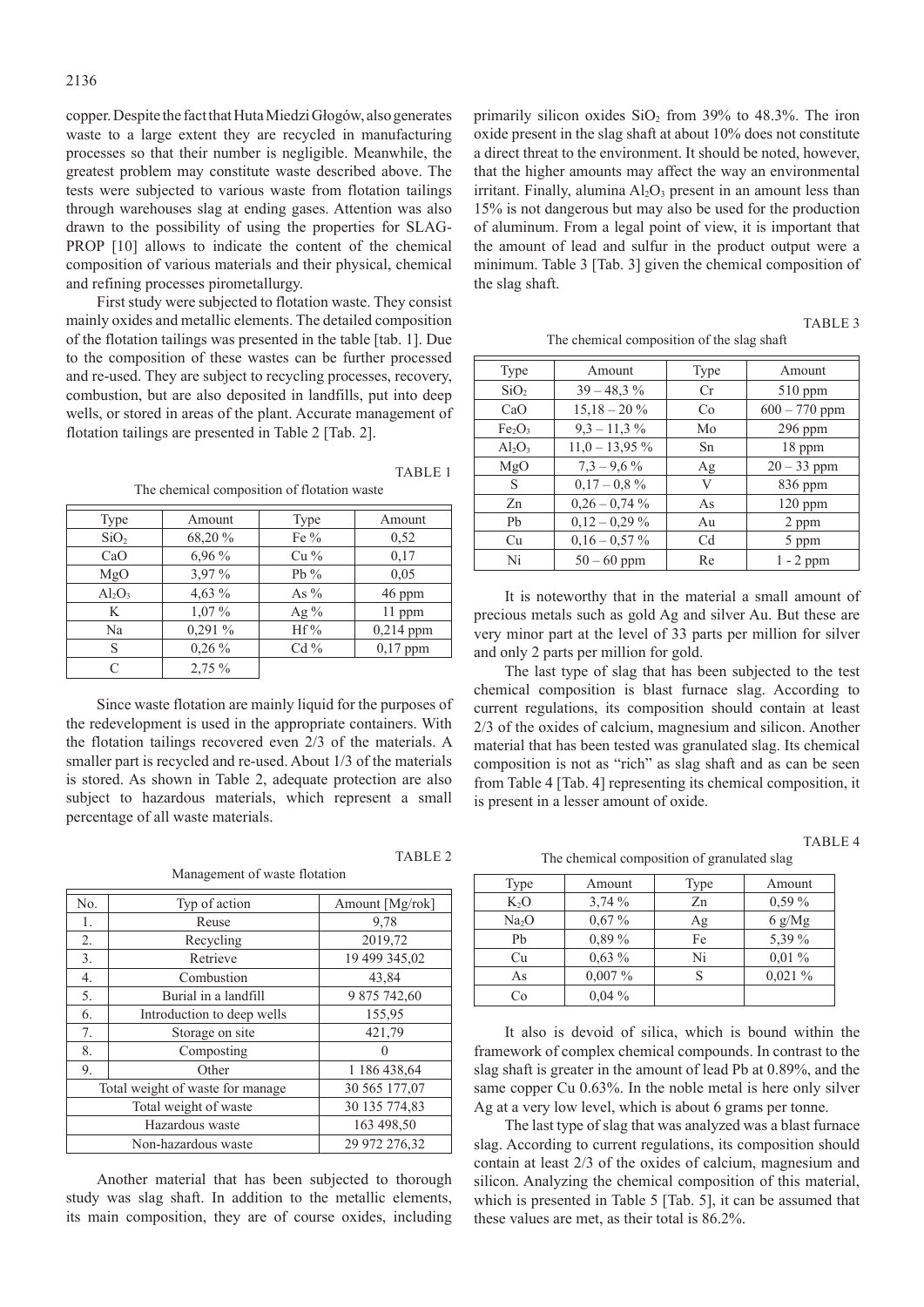TABLE 6

TABLE 5

The chemical composition of blast furnace slag

| Type                           | Amount $[\%]$ | Type              | Amount $[\%]$ |
|--------------------------------|---------------|-------------------|---------------|
| SiO <sub>2</sub>               | 36,9          | SO <sub>3</sub>   | 0,2           |
| CaO                            | 42,8          | Na <sub>2</sub> O | 0,53          |
| MgO                            | 6,5           | $K_2O$            | 0,56          |
| Fe <sub>2</sub> O <sub>3</sub> | 2,5           | S                 | 0,7           |
| $Al_2O_3$                      | 6,3           | Chlorides         | 0,07          |
| TiO <sub>2</sub>               | 0,67          | $H_2O$            | 0,4           |
| $Mn_2O_3$                      | 0,24          |                   |               |

In addition to these compounds it contains other oxides, a relatively lack of it free of metallic elements, which when properly maintained pyrometallurgical processes, it can be assumed that as a whole go to the metal bath. It should be noted that the blast furnace slag is characterized by low natural radioactivity. The research shows that the rate of radioactivity for natural radioactive isotopes ranges from 0.53 Bq to 0.66 Bq, in turn, for radium from 90.69 Bq to 131.51 Bq. Officially, these standards are not exceeded and do not constitute a direct threat, so they can be used in residential construction.

Another waste product were analyzed gases. Their main harmful materials are oxides of sulfur. It is these compounds pose the greatest threat to the environment being the cause of, among others, acid rain. Hence, a high priority is to install equipment for flue gas desulphurization, and ultimately the management of waste that did not have them stored in large quantities. It should also be noted that the waste gases are substantial amounts of dust, which also should not be released into the environment only by the proper equipment should be captured for the purpose of reprocessing. In the context of the development of waste dust created relevant extract water from flue gas desulphurisation plant. Their composition is mainly iron Fe, copper Cu, Pb Lead and arsenic As, as well as other compounds in a smaller amount, which may be on-site plants processed and used as fluxes in the pyrometallurgical processes. As can be seen the chemical composition of exhaust gases it is very diverse and includes not only oxides but different metallic elements. Hence, the formation of an aqueous extract of the flue gas desulphurisation system proved particularly beneficial.

The final analysis of the study was to undergo qualitative - quantitative water extracts from the slag. Here, an important parameter is the ability of elution of harmful substances and heavy metals from the slag. You can say that the process can be properly maintained the level of the individual compounds and the same elements to keep within the limit. It should be noted that all the compounds and the elements are at the right level, at most, the whole reaction solution beyond the standard norms. The boundaries define the reaction solution in the range of 6.5 - 9.0 pH, whereas in the case of the test solution had a pH of 11.2. It was therefore higher than the maximum value  $of 2.2$  units.

Table 6 [Tab. 6] given chemical composition of exhaust gases, a study of the chemical composition of water extracts of slags together with the boundaries of the limit values is presented in Table 7 [Tab. 7].

|  |  | The chemical composition of the waste gases |  |
|--|--|---------------------------------------------|--|
|  |  |                                             |  |

| Type                   | Amount                 | Type                | Amount                 |
|------------------------|------------------------|---------------------|------------------------|
| Ca(OH)2                | $25,05 -$<br>39,09 %   | Hg                  | $15,4-$<br>16,2 ppm    |
| $CaSO_3 \cdot 0.5H_2O$ | $31,71-$<br>42,19 %    | Cd                  | 5 ppm                  |
| $CaSO_4 \cdot 2H_2O$   | $12.74-$<br>14,34 %    | Cr                  | $<$ 25 ppm             |
| CaCO <sub>3</sub>      | $9,77 - 10,61$<br>$\%$ | Mo                  | $<12$ ppm              |
| $Al_2O_3$              | $0.45 -$<br>$0,68\%$   | Fe                  | $0,24-$<br>0,28 %      |
| SiO <sub>2</sub>       | $0.94 -$<br>$1,15\%$   | Sb                  | $<0.05\%$              |
| MgO                    | $0,77-$<br>$1,12\%$    | Mn                  | $0.012 -$<br>$0,013\%$ |
| CaO                    | $13,75-$<br>18,18 %    | $\mathcal{C}$       | $0,19-$<br>0.20%       |
| As                     | $0,012-$<br>0,060%     | Ca                  | $37,3 -$<br>38,5 %     |
| Zn                     | 0,018 %                | Cl                  | $0,53-$<br>$0,65\%$    |
| Cu                     | $15 -$<br>27 ppm       | K                   | $0,034-$<br>0,046%     |
| Ni                     | $\leq$ 12 ppm          | Na                  | $0,071-$<br>$0,085\%$  |
| Pb                     | $0,019-$<br>0,024 ppm  | Loss on<br>ignition | $12,10-$<br>17,40 %    |

The possibility of using waste materials in the production of copper are determined by their physical, chemical, and finally technology. Due to the wide variety of compounds and elements with whom you can meet in the waste tailings, slag, or water extracts may be applicable. Especially valuable are the product of blast furnace slag, which can produce blast furnace cement, used for ballast roads and stadiums, they are also used in production of clinker or slag wool. A particularly interesting use of slag is the possibility to use them directly in the mills during the production of metals and alloys. With a suitable composition of the slag and possibly additional ingredients slag is an excellent means of pyrometallurgical refining processes. Floating on the surface of the liquid metal bath can be observed not only the passage of non-metallic inclusions from the liquid metal to slag in accordance with the law of Nernst, but also the chemical interactions between the layer of slag and liquid metal, preferably affecting the composition of the starting liquid metal.

We must also remember that the slag in metallurgical processes fully a crucial role. In the case of such processes is the removal of harmful admixtures and impurities in the melt, the protection of the mirror liquid metal from the influence of the atmosphere, reduces the adverse effects on the lining of the furnace, and finally maintaining the reaction products occurring in the melt. However, all of these effects are dependent on the physicochemical properties of slags, particularly in the oxide matrix. The example can be too low viscosity of the slag, which would imply that the process will be melted in a furnace in the vicinity of the wall, exposing the liquid metal mirror, as we know, this will avoid exposing the metal to the negative influence of the external atmosphere. On the other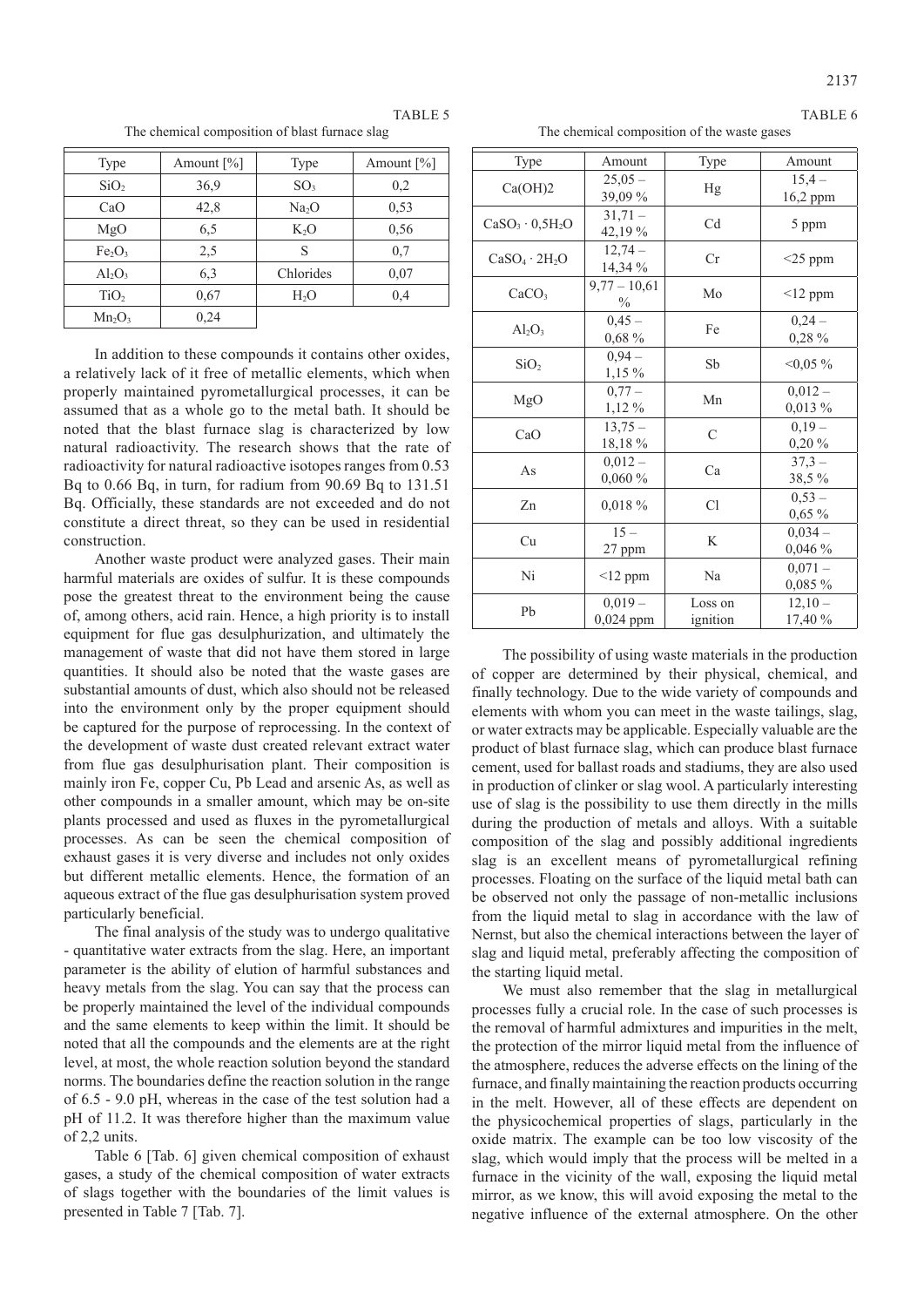hand too high viscosity of the material will hinder the passage of inclusions and impurities into the slag, thereby refining its effects will be much worse. In addition to the viscosity are also significantly different properties even as the melting point, wettability, surface tension or electrical conductivity. Interestingly, in this context it represents a computer program SLAG - PROP to evaluate the physicochemical, refining and technology properties of slag. Such a computer analysis of the properties of slag begins with selecting the analysis, as shown in Figure 1 [Fig. 1].

| No.      | Type                 | Unit of<br>measure | Test result | The limit value |
|----------|----------------------|--------------------|-------------|-----------------|
| 1.       | Phosphorus           | mgP/1              | 0,12        | 3               |
| 2.       | Ammonia<br>nitrogen  | $mg$ $N_{NH4}/l$   | < 0.05      | 10              |
| 3.       | Sodium               | mg Na/l            | 19          | 800             |
| 4.       | Potassium            | mg K/l             | 2,5         | 80              |
| 5.       | Iron                 | mg Fe/l            | < 0,04      | 10              |
| 6.       | Antimony             | mg Sb/l            | 0,00007     | 0,3             |
| 7.       | Arsenic              | mg As/l            | 0,00041     | 0,1             |
| 8.       | Barium               | mg Ba/l            | 0,024       | $\overline{2}$  |
| 9.       | Zinc                 | mg Zn/l            | 0,00464     | $\overline{c}$  |
| 10.      | Chromium             | mg Cr/l            | 0.0026      | 0,5             |
| 11.      | Cadmium              | mg Cd/l            | 2E-06       | no requirements |
| 12.      | Cobalt               | mg Co/l            | 0,00013     | 1               |
| 13.      | Copper               | mg Cu/l            | 0,0012      | 0,5             |
| 14.      | Manganese            | mg Mn/l            | 0,00015     | no requirements |
| 15.      | Molybdenum           | mg Mo/l            | 0,00092     | 1               |
| 16.      | Nickel               | $mg$ Ni/l          | 0,00042     | 0,5             |
| 17.      | Lead                 | mg Pb/l            | 0,00005     | 0,5             |
| 18.      | Mercury              | mg Hg/l            | 0,00128     | 0,03            |
| 19.      | Selenium             | $mg$ Se/ $l$       | 0,0031      | 1               |
| 20.      | Thallium             | mg Tl/l            | 0,00001     | $\mathbf{1}$    |
| 21.      | Vanadium             | mg V/l             | 0,0067      | $\overline{2}$  |
| Reaction |                      | pH                 | 11,2        | $6,5-9,0$       |
|          | Chloride             | mgCl/l             | 2,04        | 1000            |
|          | Sulphureous          | mgSo4/l            | 102,23      | 500             |
|          | <b>Solutes Total</b> | Mg/l               | 360         | no requirements |

The chemical composition of water extracts of slags and their limits

TABLE<sub>7</sub>



Fig. 1. The choice of the analysis of the properties of slags

After choosing "select area" user selects the slag, which would be analyzed. In the case of an advanced version, he may select the kind of atmosphere, or the type of metal,

which will then give refining. After selecting the parameters of the initial user is presented Gibbs triangle, where he may intuitively indicate the area mixes that interested him. The system itself is also equipped with a calculator, which allows quickly to find an area with a specific chemical composition.

System and a special search area is presented in Figure 2 [Fig. 2]. After selecting interesting user area are presented to him detailed information about the properties of a mixture of slag.



Fig. 2. Gibbs triangle with searchable areas

It should also be noted that the system has the ability to double-track action. By selecting "Enter the criteria," the user can search the database looking for the best composition of the mixture of slag for him interesting properties. The user indicates his choice property eg. Viscosity, and then entered limit values, which is the minimum and the maximum. After approval of his choice program performs filtering database and then displays his list of areas that meet the criteria specified by the user. With the acquisition of such rapid information, you can not conduct additional research and painstaking research to obtain information on the suitability of the product constituting the waste slag production process for a particular purpose, provided knowledge of the relevant parameters of the application. Meanwhile, in the figure below 3 [Fig. 3] shows the result obtained by the user when selecting an area marked number 362. In this case the area selected is a blend of slag composition:  $Al_2O_3$  (10 – 15%), CaO (30 – 35%) and SiO<sub>2</sub> (50  $-55%$ ).

The proposed program Slag - prop also has another very important environmental aspect. A huge database, which has in the context of physical, chemical, refining, and even technology properties allows the user to quickly reach the interesting information. At this point, there is no need for additional, often painstaking research and the result obtained in a few seconds. It should be noted that any conduct of the study involves not only the use of energy or other media, but also results in waste generation as the samples used, gases, dusts, etc. The database is detrimental fact is eliminated.

Thanks to the program, following the process of refining the particular metal, you can directly reach the best available and well-established coating extraction matrix oxide. The program, which represents a broad properties of mixtures of slag used in the vast majority of ingredients are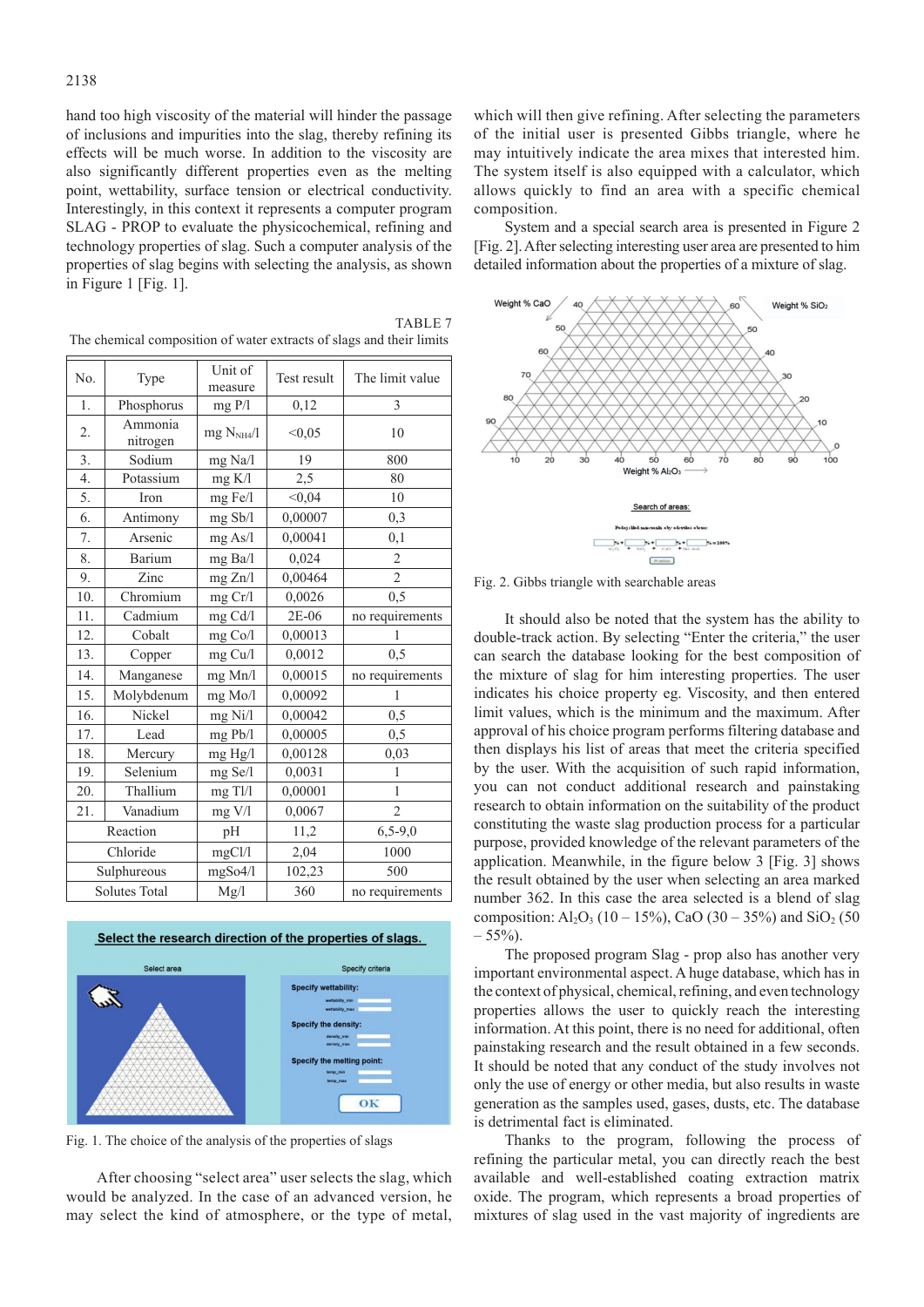not characterized by a high toxicity in the process of refining. Here the user to deal with 6 different components which are oxides, including the basic layout of the base Al2O3 - CaO - SiO2, then the two salts, the type of chlorides, eg. NaCl, and three types of fluoride, which do not pose a health risk, while maintaining proper precautions.

| $\Box$ Mozilla Firefox                                                             |
|------------------------------------------------------------------------------------|
|                                                                                    |
|                                                                                    |
| The weight ratio:                                                                  |
| $Al_2O_3$ : 10 - 15                                                                |
| $CaO: 30 - 35$                                                                     |
| $SiO2: 50 - 55$                                                                    |
| Description:                                                                       |
| Surface tension measured at a temperature of 1500 -<br>1600 C: 0.414 - 0.459 N / m |
| Surface tension measured at a temperature of<br>1500 C: 0.440 - 4.082 N / m        |
| The electrical conductivity was measured at<br>a temperature of 1650 C.            |
| The mixture density at a temperature of 1550 C: 2.46<br>$-2.54$ g/cm               |
| The mixture density at a temperature of 1450 -<br>1727 C: 2.48 - 2.79 g/cm         |
| IIII                                                                               |

Fig. 3. Description of the area indicated by the user in the SLAG - PROP

# **4. Summary**

In conclusion it is worth paying attention to is that the structure of expenditures related to environmental considerations absorbs most of the costs for the storage of waste (84.2%). In second place is a dump water from the sediment (9.5%), while emissions into the air is a cost of less than 5%. Absorbs about 1.5% of total wastewater discharge and water intake. On this basis, you can definitely say that the waste should be in up to a large extent be reprocessed and used. This not only reduce the costs of storage, but these treatments will have a positive influence on the management of environmental resources. KGHM is a large enterprise, in which the rational management of resources, including waste should be a model for imitation. In the production processes of copper and other metals or compounds of KGHM, the largest amount of waste produced in the mineral material of which include natural gas resulting from drilling wells, oversize material from the floor, and scrap iron. Particularly large area distortion is observed in the case of open cast mines. On the other hand, in the case of ore enrichment plants you can meet with waste materials such as slag hole, granular, solid waste after the desulphurization of gases, as well as slags from power plants, lead concentrates, and finally sludge metal hydroxides. The amount of dangerous substances is relatively low, while the slags encountered large quantities of oxides of calcium, magnesium and silicon.

The company KGHM undoubtedly introduces a large amount of pollutants into the environment. The process of mining is a major interference with the natural ecosystem, which is gradually changed. Note, however, that the production with which we are dealing in the company is producing at a very high level, which in the case of some products it belongs to the world leaders. Such production can not be deprived of the price you have to pay not only in the amount of environmental fees, but also the prices for the same high exploitation of nature. Continuous development of the company, however, allows to improve processes and gradually reduce pollution of the environment. As indicated by studies [11-13] of 80 years - the last century through appropriate concepts, improvements and changes to a large extent managed to reduce the amount of emissions particularly sulfur oxides, and particulate matter and lead. Emissions to the environment of metals such as copper, cadmium, and arsenic has large decrease. Conduct further work related to the monitoring and analysis of quality - quantitative waste, as well as the development of new concept will allow for even better environmental effects.

### **Acknowledgements**

This project was supported by the National Center for Research and Development under Grant No. PBS3/A5/45/2015 (PBS3/244 864/PP/MMB).

# **REFERENCES**

- [1] W.G. Davenport, E. H. Portelpoeg, Flesh smelting, analysis, control and optimization, 1987 Pergamon Press, Toronto.
- [2] M. Kucharski, T. Sak, P. Madej, M. Wędrychowicz, W. Mróz , Metall. Mat. Trans. B. **45** (2), 590–602 (2014).
- [3] I. Kurytnik, B. R. Nussupbekov, A. K. Khassenov, D. Zh. Karabekova, Arch. Metall. Mater. **60** (4), 2549-2551 (2013).
- [4] A.W. Bydałek, A. Bydałek, W. Wołczyński, S. Biernat, Arch. Metall. Mater. **60** (1), 319 – 322 (2015).
- [5] S.C. Barlett, H. Burgess, B. Dajmanović, R.M. Gowans, C.R. Lattanazi, Technical Report on the copper-silver production operations of KGHM Polska Miedź S.A. in the Legnica-Głogów Copper Belt area of southwestern Poland, 2013 Bay Street, Toronto.
- [6] B. Onderka, D. Jendrzejczyk-Handzlik, K. Fitzner, Arch. Metall. Mater. **58** (2), 51-57 (2013).
- [7] M. Kucharski, Pirometalurgia miedzi, 2003 Uczel. Wydawn. Nauk. AGH, Kraków.
- [8] J. Kazibut, A. Węglarz, C. Malinowski, S. Małecki, Acta Metall. Slov. **7**, 83–89 ( 2001).
- [9] A. Duczmal Czernikiewicz, J. Suchan, K. Zielnica, Przegl. Geolog. **55** (4), 285-289 (2007).
- [10] S. Biernat, A.W. Bydałek, Arch. Foun. Eng. 9 (3), 9 12 (2009).
- [11] Ł. Strzelec, W. Niedźwiecka, Environmental Medicine **15** (2),  $21 - 31$  (2012).
- [12] B. Dębski, A. Olecka, K. Bebkiewicz, I. Kargulewicz, J. Rutkowski, D. Zasina, M. Zimakowska – Laskowska, M.  $\text{Zaczek}$ , National balance of emissions of SO<sub>2</sub>, NO<sub>x</sub>, CO<sub>2</sub>,